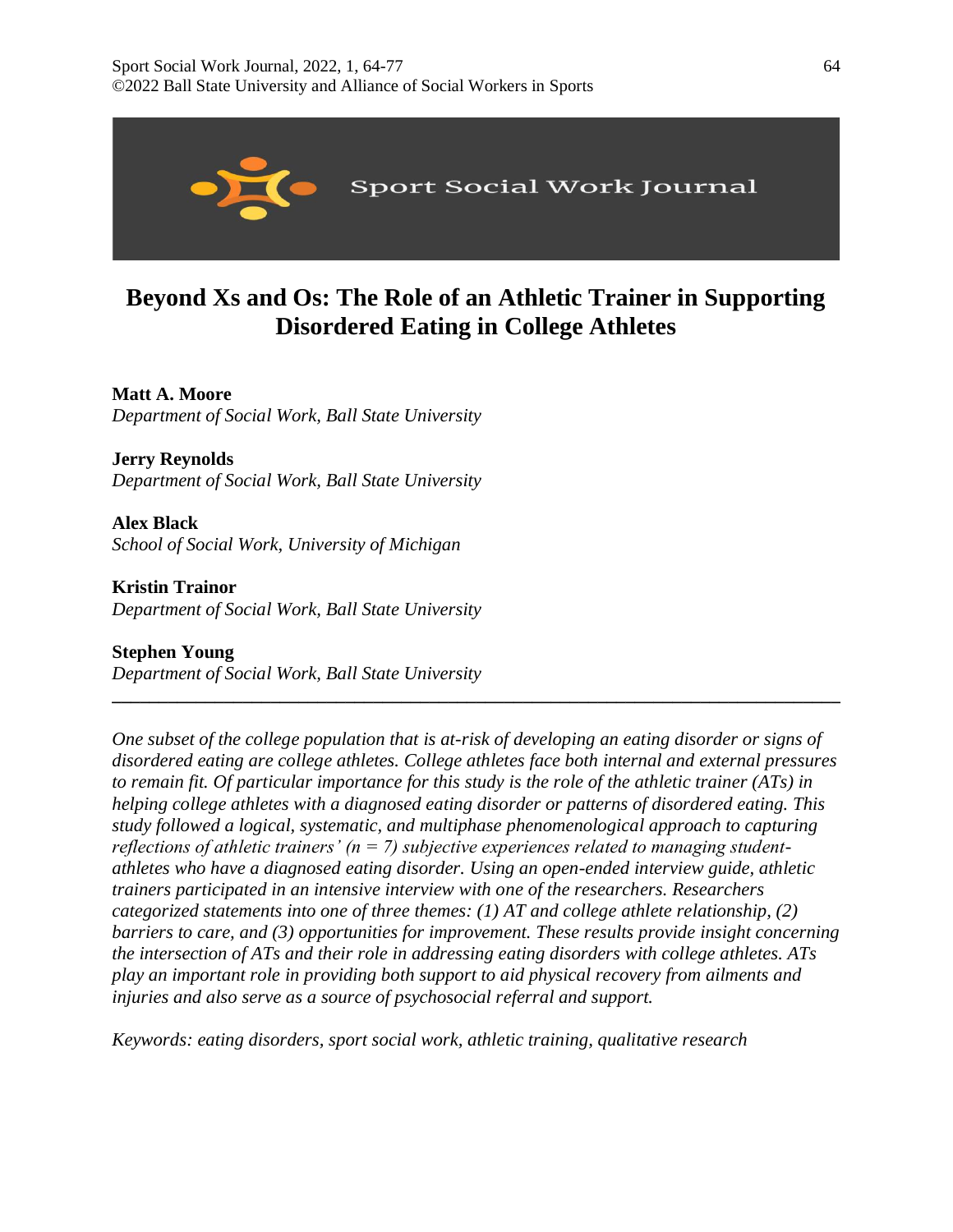Eating disorders are serious and sometimes fatal illnesses that cause severe disturbances to a person's eating behaviors (National Institute of Mental Health, NIMH, 2017). There are a variety of different types of eating disorders including binge eating disorder, bulimia nervosa, and anorexia nervosa. These disorders often include an obsession with food and body figure (NIMH, 2017). These eating disorders are diagnosable conditions within the *Diagnostics and Statistical Manual for Mental Disorders (DSM-5).* Disordered eating includes a spectrum of different behaviors surrounding food and weight (Bonci et al., 2008; Wollenberg et al., 2015) including excessive exercise (Flatt et al., 2021). Patterns of disordered eating are related to eating disorders, but they are not synonymous, disordered eating does not meet the full DSM-5 criteria for clinical diagnosis (McArdle, 2016; Thompson, 2014).

In the United States, it is estimated that 9% of the population will experience an eating disorder in their lifetime (Deloitte Access Economics, 2020). However, the onset of both bulimia nervosa and anorexia nervosa commonly occurs around the median age of 18-years old, while binge eating disorder commonly occurs around 21-years of age (NIMH, 2017). Given the median age of onset, college students are an at-risk population for these types of eating disorders. In addition to the aforementioned eating disorders, patterns of disordered eating are also a common concern in the college student population (McArdle, 2016; Thompson, 2014; Wollenberg et al., 2015).

#### **College Athletes and Eating Disorders**

One subset of the college population that is at-risk of developing an eating disorder or disordered eating are college athletes (Ahlich et al., 2019; Martin et al., 2020). College athletes face both internal and external pressures to remain fit (Greenleaf et al., 2009). Internal and external pressures might include negative mood states, low self-esteem, desire for weight control, involvement in a hurtful relationship outside of athletics and perfectionism (Ahlich et al., 2019; Arthur-Cameselle & Quatromoni, 2011). Researchers believe patterns of disordered eating are common in college athletes as a way to enhance performance (Bonci et al., 2008; Chatterton & Petrie, 2013; Greenleaf et al., 2009). However, eating disorders and disordered eating can have grave consequences for college athletes. Individuals with an eating disorder are at an increased risk for suicide (Flatt et al., 2021; Lipson & Sonnerville, 2020) and co-occurring mental illnesses including anxiety and depression (Sander et al., 2021). Additionally, lack of nutrients and prolonged disordered eating can lead to physical ailments including organ damage, musculoskeletal damage, and electrolyte imbalances (NIMH, n.d).

Female college athletes are more at risk for disordered eating and eating disorders than male athletes. Greenleaf and colleagues (2009) found 19% of female college athletes showed partial symptoms of a clinical eating disorder. McLester et al. (2014) found 8% of college athletes were susceptible to an eating disorder, 10% had low self-esteem, and 12% were dissatisfied with their current body image. Research suggests strong competitive pressures, a lack of financial resources, and underdeveloped life skills may lead to eating disorders among female college athletes (McLester et al., 2014).

Male college athletes are less likely to develop an eating disorder than female college athletes (Ahlich et al., 2019; Baum, 2006). In a study by Sanford-Martens et al. (2005), 2% of male college athletes had a diagnosed eating disorder, while 22.2% of male college athletes met subclinical characteristics for bulimia, anorexia, and body dysmorphia. More specifically, college wrestlers as compared to other male college athletes are more than twice as likely to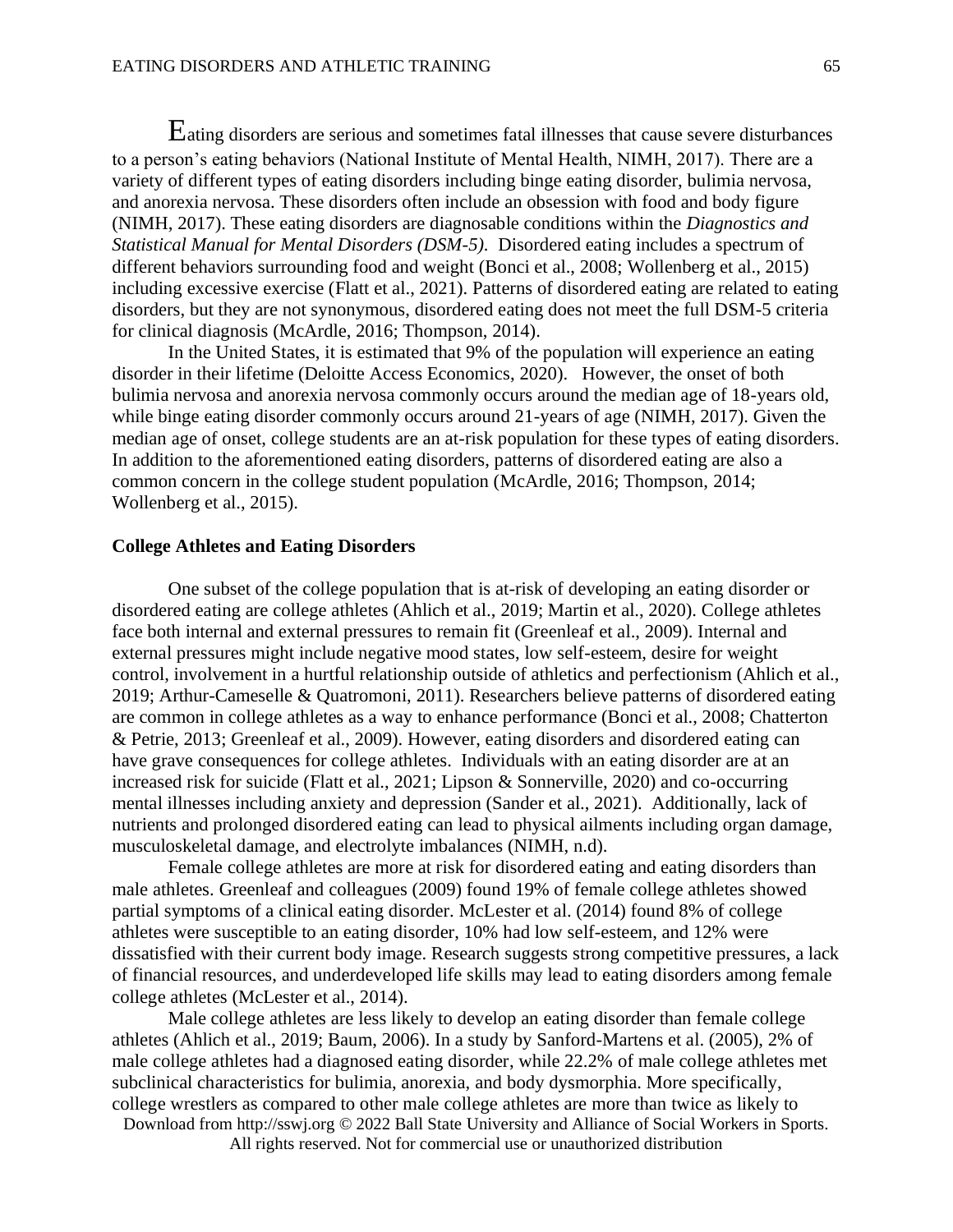develop an eating disorder, despite the fact cutting weight does not always lead to enhanced performance (Bratland-Sanda & Sundgot-Borgen, 2013). Male college athletes are most likely to develop an eating disorder to address coach/teammate pressure, lose or gain weight for weigh-in, enhance sport performance, or because of their internal association that more fit college athletes receive more playing time (Ahlich et al., 2019; Baum, 2006; Chatterton & Petrie, 2013; Galli et al., 2011).

Eating disorders and patterns of disordered eating are more common among college athletes who participate in a sport where body weight receives an emphasis (e.g., distance running, swimming/diving, and wrestling) (Baum, 2006; Wells, 2015). Furthermore, eating disorders are less common in sports that use referees (e.g., football and basketball) as opposed to sports that use judges (e.g., gymnastics and diving) to gauge competition (Baum, 2006).

While athletic participation increases certain risk factors for both developing an eating disorder and patterns of disordered eating, athletic participation also has positive effects on a college athlete's overall health (Thompson, 2014). Physical activity is necessary for a healthy lifestyle, and can even help decrease mental health conditions in certain populations (Lester, 2017). Within the athletic setting, college athletes also have access to a variety of resources and services both within and outside the athletic department. These often fall under the label of sport medicine. Sport medicine is a broad umbrella term encompassing a variety of professionals involved in supporting performance enhancement and injury care and management aspects of an athlete's health and well-being (Prentice, 2014). This holistic approach to care can include exercise physiologists, nutrition consultants, sport psychologists, social workers, strength and conditioning coaches, medical doctors, or athletic training staff. Of particular importance for this study is the role of the athletic trainer (ATs) in helping college athletes with a diagnosed eating disorder or patterns of disordered eating. ATs are often the college athletes first point of contact in the sport medicine team (Chapa et al., 2018).

# **Role of Athletic Trainers**

ATs are unique healthcare professionals, they perform a variety of roles for their patients, including following the college athlete from initial injury to full return to participation (Clement & Shannon, 2011; National Athletic Trainers' Association, NATA, 2021). The newest education standards for ATs is to ensure preparation to identify, refer, and give support to patients with behavioral health conditions. ATs understand their role is not to treat behavioral health conditions; rather, to work with other healthcare professionals to monitor these patients' treatment, compliance, progress, and readiness to participate (Commission on Accreditation of Athletic Training Education, 2020).

Despite the treatment of mental health conditions, such as eating disorders, residing outside the scope of practice for ATs, it is still very important for ATs to be knowledgeable in this aspect of a college athlete's overall health and well-being (Neal et al., 2013). The close relationship many ATs develop with college athletes affords them a unique opportunity to get to know their college athletes and to recognize any behavior warranting referral to a mental health professional (Cormier & Zizzi, 2015). Researchers recommend all individuals who are involved in the health and preparation of college athletes understand the warning signs for psychological conditions, such as eating disorders or disordered eating behaviors (Bonci et al., 2008).

In regard to recognition and referral skills, ATs have demonstrated great accuracy in identifying and referring college athletes experiencing a variety of mental health concerns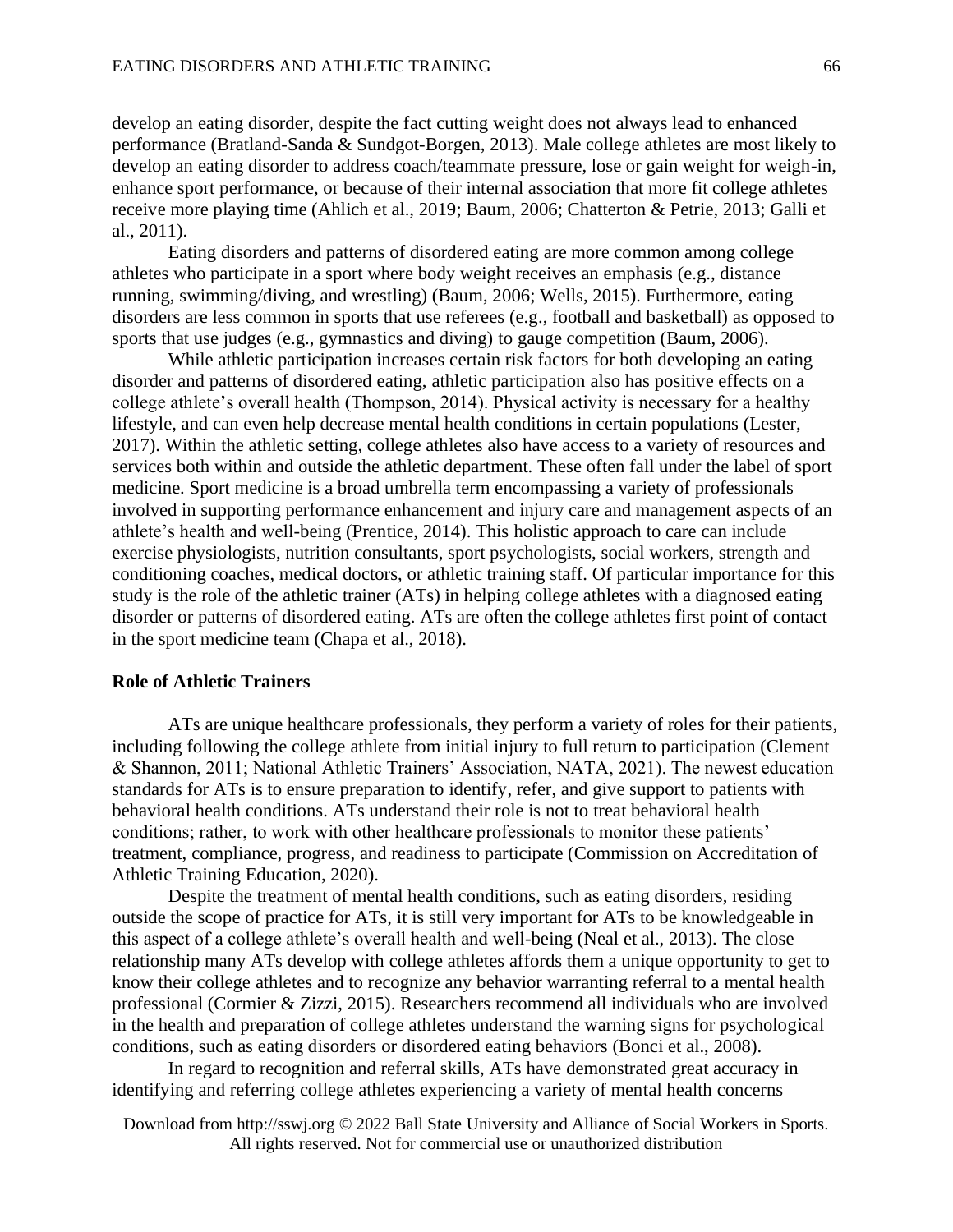(Cormier & Zizzi, 2015). In addition to the recognition of disordered eating and potential eating disorders, ATs also provide social support to college athletes in a variety of different contexts (Covassin, 2014; Yang, 2010; 2014). While ATs are viewed as a source of social support for college athletes, their role in providing support to college athletes with an eating disorder or patterns of disordered eating is largely unknown.

## **Importance of the Current Study**

It is important for ATs to understand how mental health, specifically eating disorders, correlate with the overall health and safety of college athletes (Bonci, 2008; NATA, 2021). While ATs will work with a team of qualified providers to ensure holistic care of an eating disorder or disordered eating, they play a large role in supporting college athletes as they work through the psychological, behavioral, and physical characteristics of an eating disorder (NATA, 2021). In order to provide this support, an AT must work with an assembled team of healthcare professionals who will diagnosis, formulate, and implement a comprehensive plan for treatment and ongoing detection of concerns (NATA, 2021). Therefore, the purpose of this study is to provide a deeper understanding of athletic training practices that help support college athletes experiencing an eating disorder and the role ATs believe they can play in the holistic care of their athletes.

In a study by McLester et al. (2014), only 33% of ATs thought they could identify a college athlete with an eating disorder and 50% believe they could offer effective support. Research of this nature can help ATs better analyze and explore how best to approach their relationship with a college athlete experiencing an eating disorder or patterns of disordered eating.

Previous research by Zakrajsek and colleagues (2016) found ATs are capable of helping college athletes manage their emotions, improve coping techniques, and build confidence. It is important to understand whether these current capabilities of ATs are transferable to enhancing biopsychosocial skills necessary for a college athlete to overcome challenges with an eating disorder or patterns of disordered eating.

#### **Method**

Descriptive phenomenology is a qualitative research method within the human science research paradigm designed to understand and explain the meaning of human experiences (Fitzpatrick & Watkinson, 2003). Similar to phenomenology, descriptive phenomenology focuses on the lived human experience, but differs by illuminating trivial details that might otherwise be taken for granted (Wilson & Hutchison, 1991). Phenomenology research concentrates on the development and culminations of historical meanings regarding the experience (Laverty, 2003). This approach has a history of being used within athletics and sport (Kristiansen et al., 2017; Ryba, 2008), which includes helping to illuminate specific perceptions of those working with college athletes.

This study followed a logical, systematic, and multiphase methodological approach to capturing reflections of athletic trainers' subjective experiences related to managing studentathletes who have a diagnosed eating disorder. More specifically, the study followed principles of inductive reasoning, where observations and interviews led to the development of patterns, hypotheses, and theory. The use of phenomenology in this study included gathering information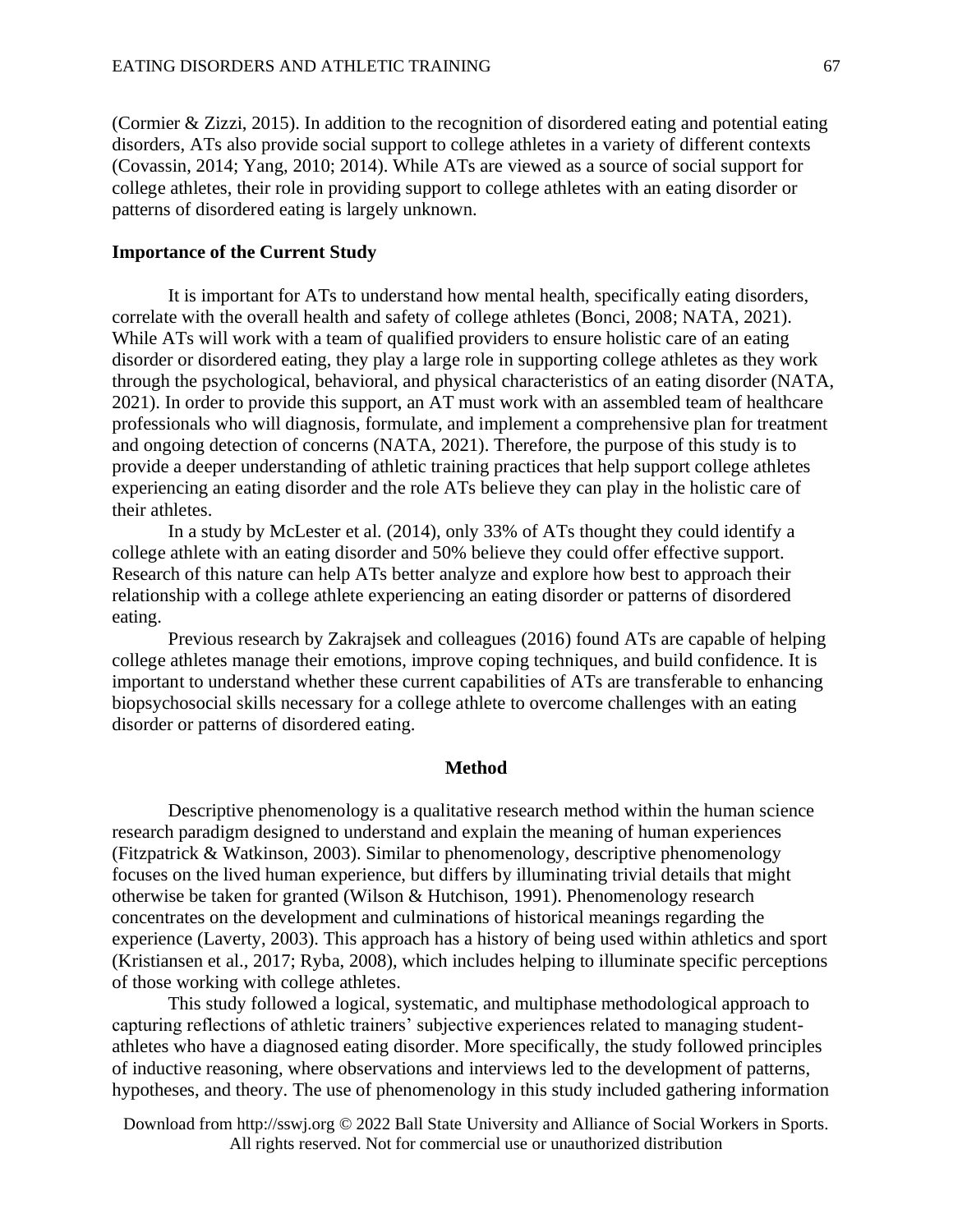from athletic trainers, personal reflections from the researchers on the topic (a tenant of descriptive phenomenology), and information gathered from outside the context of the research project (e.g., website biographies of the athletic trainers).

#### **Study Participants**

Researchers used purposive sampling to recruit currently practicing athletic trainers from NCAA Division I institutions in a mid-major conference. Researchers sought Division I athletic trainers who could speak freely about recent experiences involving college athletes with a diagnosed eating disorder. The researchers selected Division I programs as there are higher rates of diagnosed eating disorders or patterns of disorder eating among these college athletes (Kato et al., 2011). Researchers contacted athletic training staff at all schools affiliated with the conference. Ten athletic trainers identified with the study inclusion criteria. Each athletic trainer  $(n = 10)$  received a pseudonym to protect their true identity. The researchers had a challenging time identifying ATs who either worked with a college athlete with an eating disorder or were willing to discuss their experiences. However, research suggests a sample of between six (6) and 20 individuals is sufficient for a phenomenological study (Ellis, 2016). These athletic trainers provided vivid descriptions of their experiences working with student-athletes that had a diagnosed eating disorder. See Table 1 for information about each study participant.

#### Table 1

| <b>Study Participants</b> |
|---------------------------|
| Pseudonym (Gender)        |

| Pseudonym (Gender) | Age | Race/Ethnicity |
|--------------------|-----|----------------|
| Allison (Female)   | 27  | White          |
| Arlene (Female)    | 30  | White          |
| Brianna (Female)   | 32  | White          |
| Frank (Male)       | 28  | White          |
| Grace (Female)     | 40  | White          |
| Margaret (Female)  | 36  | White          |
| Sol (Male)         | 29  | <b>Black</b>   |
| Jill               | 34  | White          |
| <b>Marcus</b>      | 38  | <b>Black</b>   |
| Jason              | 44  | Asian American |

#### **Study Procedures**

*Interview guide.* The semi-structured interview guide had a total of six (6) prompts. The prompts asked participants to: (1) talk about their collegiate athletic training experience, (2) describe their athletic training philosophy, (3) discuss experience with college athletes with a diagnosed eating disorder, (4) discuss the role of an athletic trainer in working with these college athletes, (5) discuss effective and ineffective athletic training services for a college athlete with a diagnosed eating disorder, and (6) suggest tools or skills athletic trainers need to strengthen their impact when supporting college athletes with a diagnosed eating disorder. The research team developed the interview guide by first defining the larger research question and outline broad areas of knowledge that was relevant to answering this question. The research team piloted the questions with a group  $(n = 3)$  of local athletic trainers.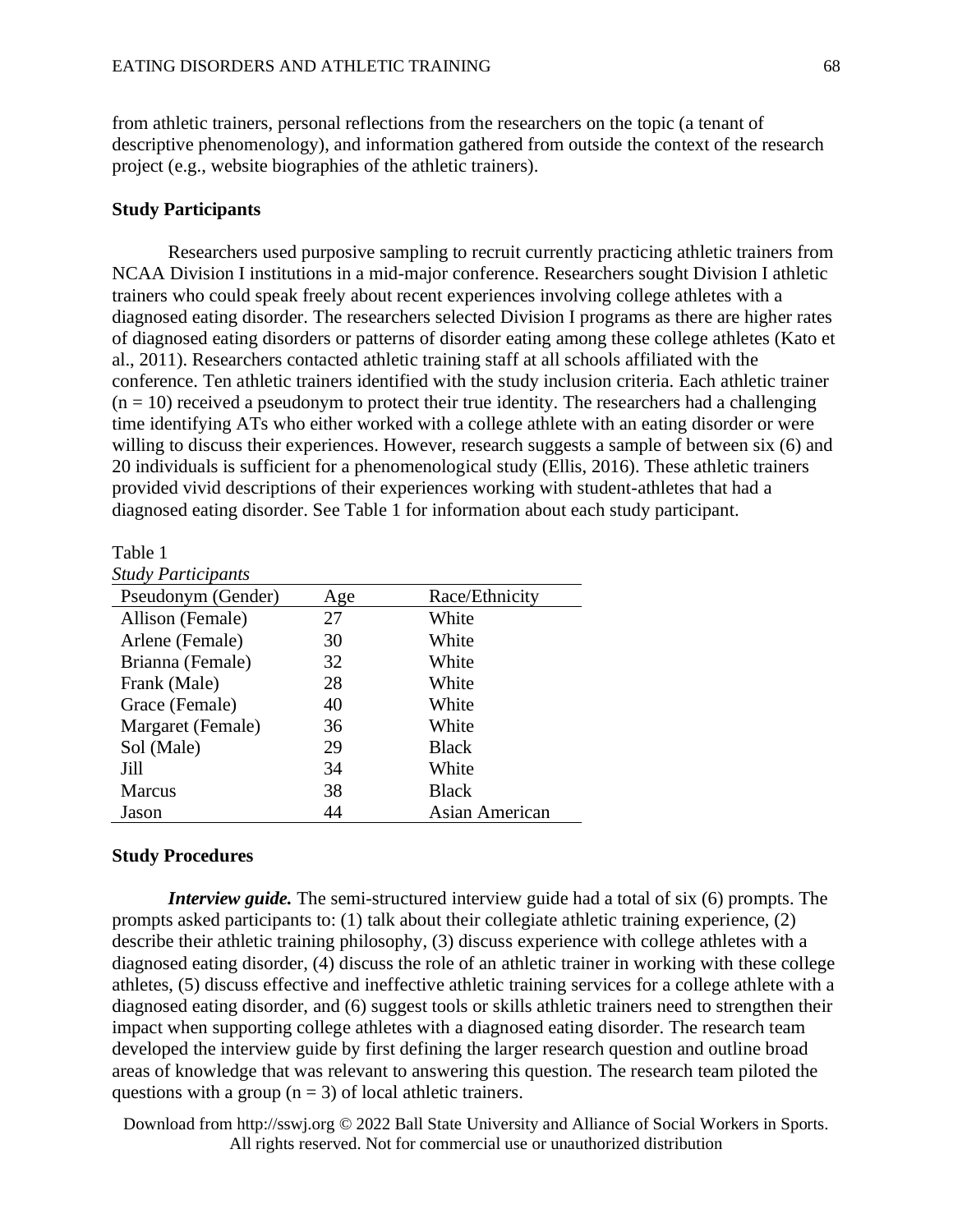*Intensive interviews.* All ten athletic trainers participated in an intensive interview with one of the researchers. The interviews took place virtually via a video conferencing system. Researchers made this decision to support health and safety protocols related to the COVID 19 pandemic. The researcher conducting the interviews used the interview guide to engage the participants in open-ended conversation about their experiences working with college athletes that have a diagnosed eating disorder. All follow-up prompts flowed from participant responses to the open-ended questions.

The researcher interviewed each athletic trainer until data saturation occurred. Saturation meant the addition of no new information from participants with the use of prompts (Hennink  $\&$ Kaiser, 2019). The research team believed the sample provided a robust and valid understanding of the study phenomenon. Thus, the researchers did not feel extending the interview, conducting a second interview, or adding participants was necessary (Hennink & Kaiser, 2019). The duration of the interviews ranged between 45 and 80 minutes. The researcher only interviewed each athletic trainer one time. The researchers recorded each interview with a digital recorder. Additionally, the researcher took field notes (e.g., written observations about non-verbal cues and scratch notes containing keywords) during the interview and used each athletic trainer's current biography on the corresponding university website. These were short paragraphs about each athletic trainer's educational and professional careers. The biographies of the athletic trainers were the historical documents reviewed by the research team to explore their time in the field and any specific mentions of knowledge about eating disorders or disordered eating.

#### **Thematic Analysis**

Following transcription of the narratives, completed by the interviewer, the researchers conducted a thematic analysis of the text independently. The researchers considered the detailed notes taken during the interviews, recorded notes taken while listening to and reading the interviews, and the historical contexts into account (Tessier, 2012). Specifically, the biographies provided background information on each athletic trainer that might not have been mentioned in the interview (Laverty, 2003). This detailed approach of listening to and reading the transcriptions and relevant documents provided a systematic process for independently identifying emerging themes. It was possible for more than one theme to exist in each sentence, researchers independently considered each phrase, statement, or sentence in isolation so not to miss the meaning or essence of an athletic trainer's experience (Fitzpatrick & Watkinson, 2003). Each researcher used an Excel file to organize potential inductive coding themes. Researchers use this inductive coding method when they know little about the research subject and researchers are conducting heuristic or exploratory research (Laverty, 2003).

Researchers then shared their findings and worked to mutually code their independent findings into meaning units (Laverty, 2003). These meaning units ranged in magnitude from a single word to a full sentence to capture salient ideas. At this point, the researchers did not have sophisticated codes for the data, but rather, just an idea of what the overall data looked like. Researchers collaboratively reviewed these meaning units line-by-line to help establish initial codes. Researchers used categorization of these codes to generate final themes (Guest et al., 2012). Data not combined in the first round of theme generation was set aside as miscellaneous, then reviewed to see if the code fit into an existing theme, could be combined with other miscellaneous data to create a new theme, or remained miscellaneous (Guest et al., 2012; Maguire & Delahunt, 2017). During the analysis process, the researchers constantly debated in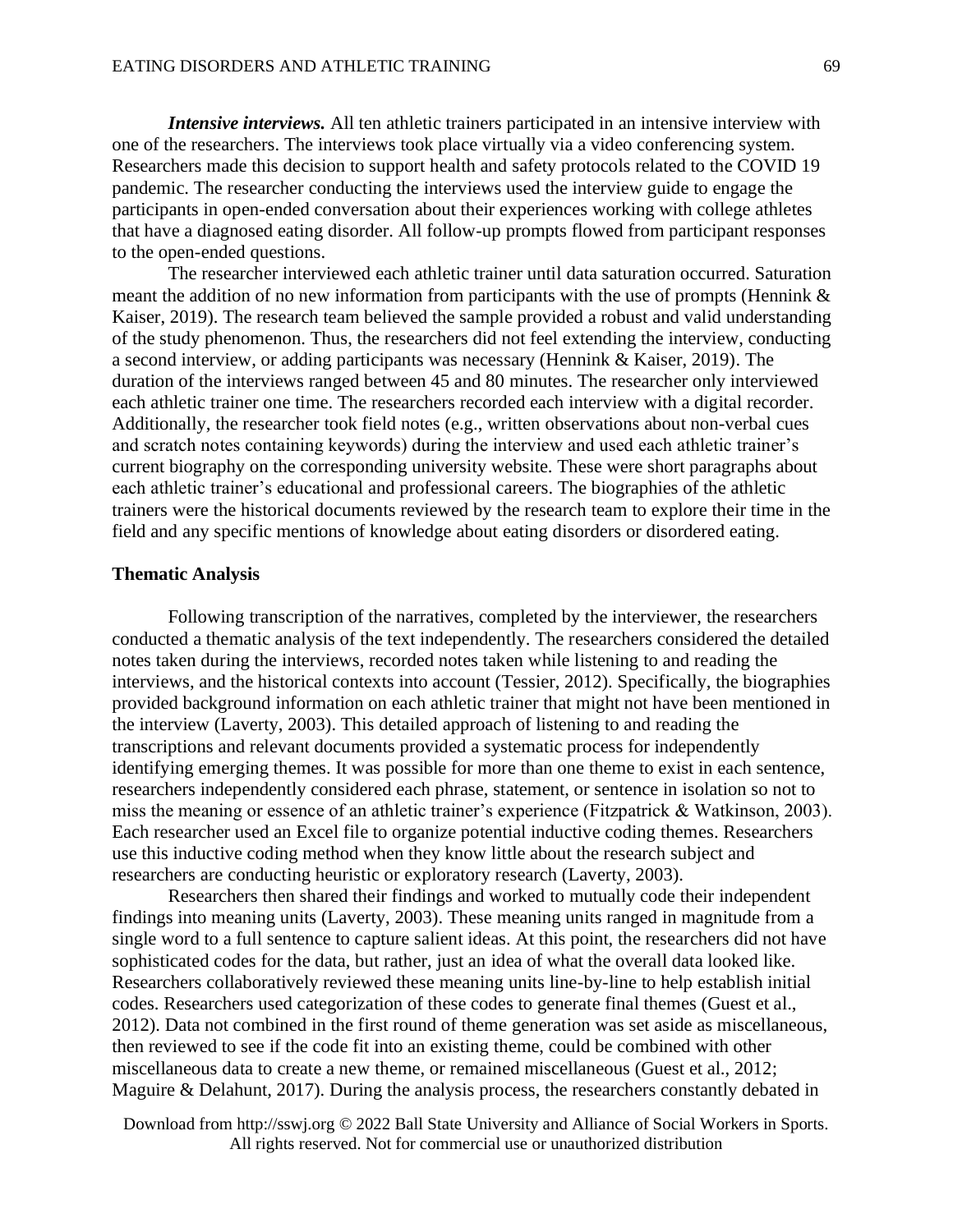order to reach an agreement on the descriptions and interpretations of the athletic trainers' experiences (Wilson & Hutchison, 1991). These debates helped the researchers avoid potential confirmation bias.

To promote the quality control of this study, the researchers used member checking, peer debriefing, and prolonged engagement. The research team provided copies of the transcripts to each ATs for their feedback and validation. By debating findings amongst the research team, peer debriefing occurred naturally. Members of the research team have prolonged engagement in athletics as former student-athletes, current college coaches, and sport social work scholars. These individuals spent sufficient time in the field to learn or understand the culture, social setting, or phenomenon occurring in college sports.

#### **Results**

This section expounds on various themes constructed from the analysis of transcripts and other supporting documentation. The researchers intend for each participants' voices to be heard through examples used as illustrations for themes. In addition, the relationship between ATs and college athletes with a diagnosed eating disorders or identified disordered eating was expressed through these statements to describe the college athlete's experiences with ATs. Researchers categorized statements into one of three themes: (1) AT and college athlete relationship, (2) barriers to care, and (3) opportunities for improvement. Each of these larger themes included multiple subthemes. These themes emerged from initial coding/surface content analysis (first iteration of thematic analysis), identification of pattern variables (second iteration, subthemes), and application to the data set (third iteration, primary themes) (Anfara et al., 2002).

#### **AT and College Athlete Relationship**

ATs understand the importance of providing care and support to college athletes. At the heart of this care and support is the ability to establish trust-based relationships with those in their care and the ability to serve as a primary contact for help. Brianna acknowledged, "I am a primary point of contact for a lot of the student athletes." Sol added, "I know athletes deal with a variety of challenges. I am always here to talk if they want to." Allison explained, "We are always encouraging athletes with any mental health condition to reach out for more specialized or appropriate resources." Frank insisted that college athletes will "come to the athletic trainer first." and Arlene shared, "Athletes trust me. They understand I will do all I can to help them be successful."

Through the development of these trust-based relationships, ATs reported a likelihood that college athletes would confide in them during moments of difficulty. Grace shared, "Athletes know they can come and tell me anything - no matter what the case may be." Margaret added, "Athletes come in and confide in me about a variety of situations." Sol reported, "I try my best to actually talk to them and get them to understand that I know what they are feeling. We then try to solve the problems together."

*Patient-Centered Approach.* Each AT reported their own personalized approach to working with college athletes. A common subtheme was the use of a "patient-centered approach" when working with college athletes. Grace promised to, "Provide the best care to each athlete by making them the center of our attention." Marcus agreed, "I am very patient centered. The athlete is the priority and I must help them meet their needs." Arlene added, "A patient-centered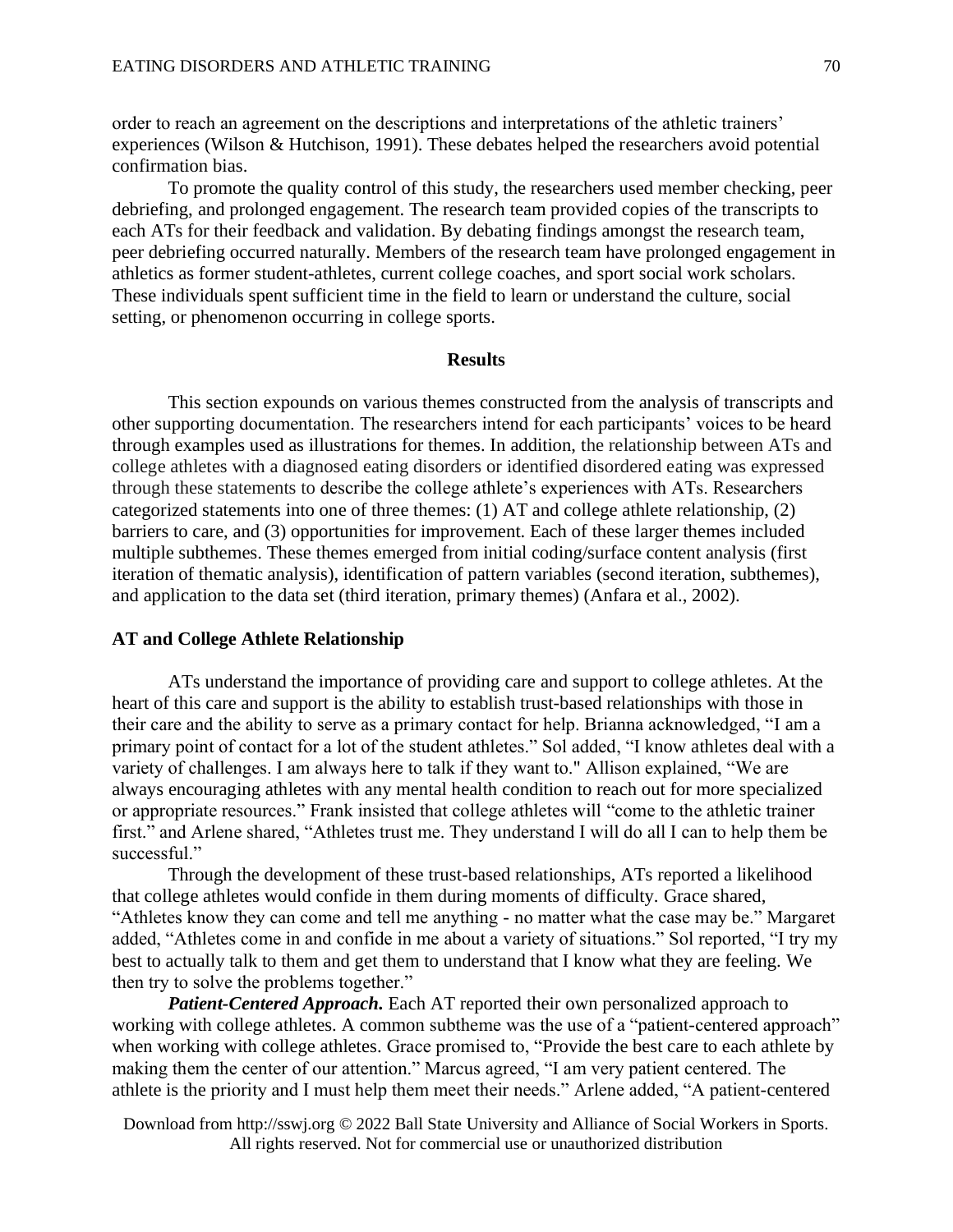approach definitely embraces a holistic review of each athlete." Jill reported, "My approach looks at both the mind and the body when working with an athlete. This allows me to understand the total of who they are as a patient." Frank summarized the conversation by saying, "Our goal is to guide and facilitate each athlete's unexpected journey with compassion and understanding. We have to keep their long-term health in mind."

*Transparency*. There are numerous benefits to having an AT on staff. ATs have a large amount of exposure to college athletes and are paramount in identifying their needs. Therefore, communication between the AT and the college athlete should be transparent. Allison stated, "I think transparent communication has been the key to my success with athletes." Sol added, "I try to always be honest with the athlete. This helps to keep everything out in the open." Jason shared, "You have to be able to get to know your athletes and forms bonds, which only comes when you are honest with them."

#### **Barriers to Care**

*Coaching Staff.* There are coaches that have adopted unpleasant tendencies for approaching and addressing their players body image. Frank shared, "Some coaching staff did not necessarily have the most body positive mindset." Grace recalled, "I had a meeting with the coach and was told the athlete had to lose five pounds leading up to the season for no reason." Arlene illustrated, "I had a coach that wanted their players to work all of their food off." Brianna shared, "Athletes were trying to lose weight throughout season because of their coaches."

*Discussing Red Flags.* ATs reported not always feeling comfortable discussing red flags about possible eating disorder. Sol disclosed that, "I had an athlete come in with a stress fracture and was vegetarian. I knew the athlete was not getting proper nutrition, but was not sure the best path forward." Allison portrayed, "I have athletes that will not take the necessary nutrition steps, but I do not always know how to have the conversation with an athlete." Jill stated, "I know the reoccurrence of an athlete's injuries is often related back to disordered eating. It is just challenging to approach that topic with an athlete." Frank described a story where, "An athlete not only had really low bone density but they also were taking laxatives before weigh ins. Trying to help the athlete understand the risks of these actions was challenging."

*Referral Process.* ATs reported a lack of clarity in procedures and policies for referring college athletes to specialized services for eating disorders. Jason testified, "I do not think it is a set policy or procedure at any school." Grace admitted, "There was never a training or established step laid out with anyone…it was even difficult to get answers when we had questions about eating disorders." Marcus described the procedures as, "a cloudy process because I did not have direct contact specialists." Participants shared there are multiple referral contacts depending upon their athletic department. These individuals included: "psychiatrists, head athletic trainer, dieticians, physicians, and mental health professionals."

*Athlete Response.* Unfortunately, our mood has the ability to determine appetite and food intake. Some people unintentionally associate their emotions with food intake because they have not established coping mechanisms. Allison exclaimed, "As much as you can tell someone not to over-exercise or not to punish themselves by exercise or have unhealthy relationships with food, they are not going to listen to you." Frank observed, "She neither understood what was going on nor did she think there was a correlation between her nutrition and her injuries." Brianna stated, "Eating does not mean you are going to gain weight or get too big to run. That is what they are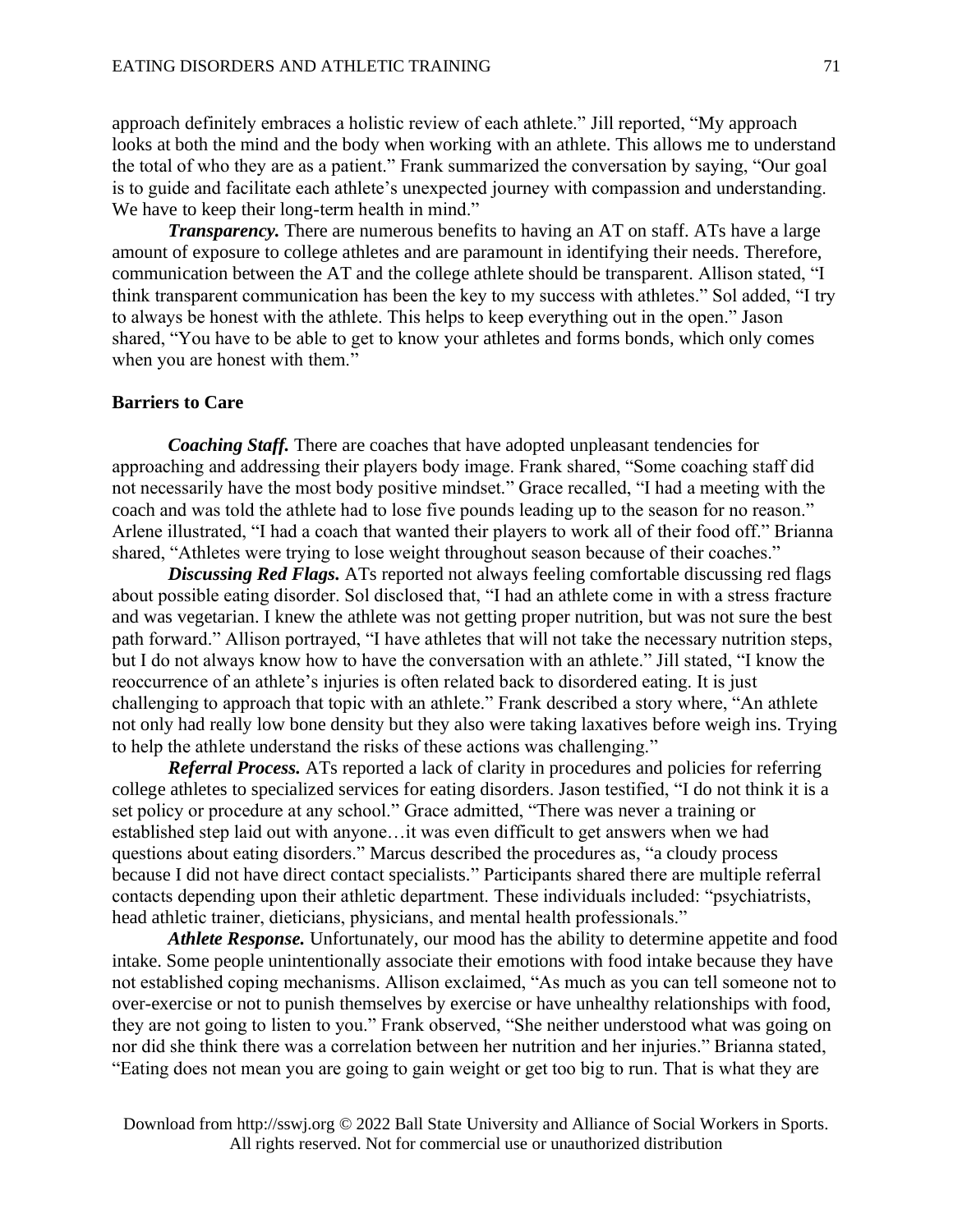afraid of." Grace noted, "Some athletes do not understand that they do not have to kill themselves to stay in shape."

#### **Opportunities to Improve**

*AT Role.* The roles of ATs vary by organization, but they are significant to the development and health of each athlete. Arlene stated, "It is my personal belief and philosophy that athletic trainers should have an intricate role in handling eating disorders." Jill emphasized, "ATs must help facilitate the healthcare of student-athletes and ensure each patient is getting the best treatment. However, this is something we all need to learn more about." Sol declared, "Beyond facilitation we must grow an overall awareness for what is going on with each individual athlete, which includes understanding possible eating disorders." Allison insisted, "I treat more mental health issues than muscular-skeletal issues in a week. There is a need for more training in this area knowing our role in the mental health process." Sol cautioned, "I have some background in nutrition, but that is not my specialty and there has to be someone much more trained to provide that than me." Brianna further stated, "We are always encouraging patients with a mental health condition to reach out to more specialized or appropriate resources."

*Communication and Education.* All sports organizations have specific areas that might need improvement. Communication is an area that will have limitations, but it should not have an effect on the student-athlete. Jason noted, "We must be able to communicate to each coach or staff or member so they can understand the impact of an eating disorder too." Frank reassured, "I think communication could be better for one. Not everyone is on the same page when it comes to athletes with an eating disorder." Allison urged, "We need to receive more continuing education on things such as eating disorders." Arlene volunteered, "Continuing education with your coworkers on these topics is essential. We need more of that." Brianna responded, "We need more education on eating disorders, which could enhance our understanding." Frank suggested, "By learning more about eating disorders, we can teach life skills to student-athletes." This has prompted further consideration of the important role ATs have in addressing eating disorders.

#### **Discussion**

The purpose of this study was to provide insight concerning the intersection of ATs and their role in addressing eating disorders with college athletes. ATs play an important role in providing both aid to injury recovery and also serve as a source of psychosocial referral and support (Cormier & Zizzi, 2015; NATA, 2021). The research aimed to better describe the role of ATs in recognizing and referring athletes to appropriate resources to address eating disorders and disordered eating. The study is also timely, emerging as the newest education standards for ATs also require the ability to identify, refer, and give support to patients with behavioral health conditions (Commission on Accreditation of Athletic Training Education, 2020). Several themes emerged from the data, which allowed the research team to suggest ATs have both an important and varied role in addressing conditions such as eating disorders.

## **AT-Athlete Relationship**

The AT-athlete relationship is unique and centers around the ability to provide support to athletes in multiple arenas. Past studies involving ATs confirmed limited abilities to identify and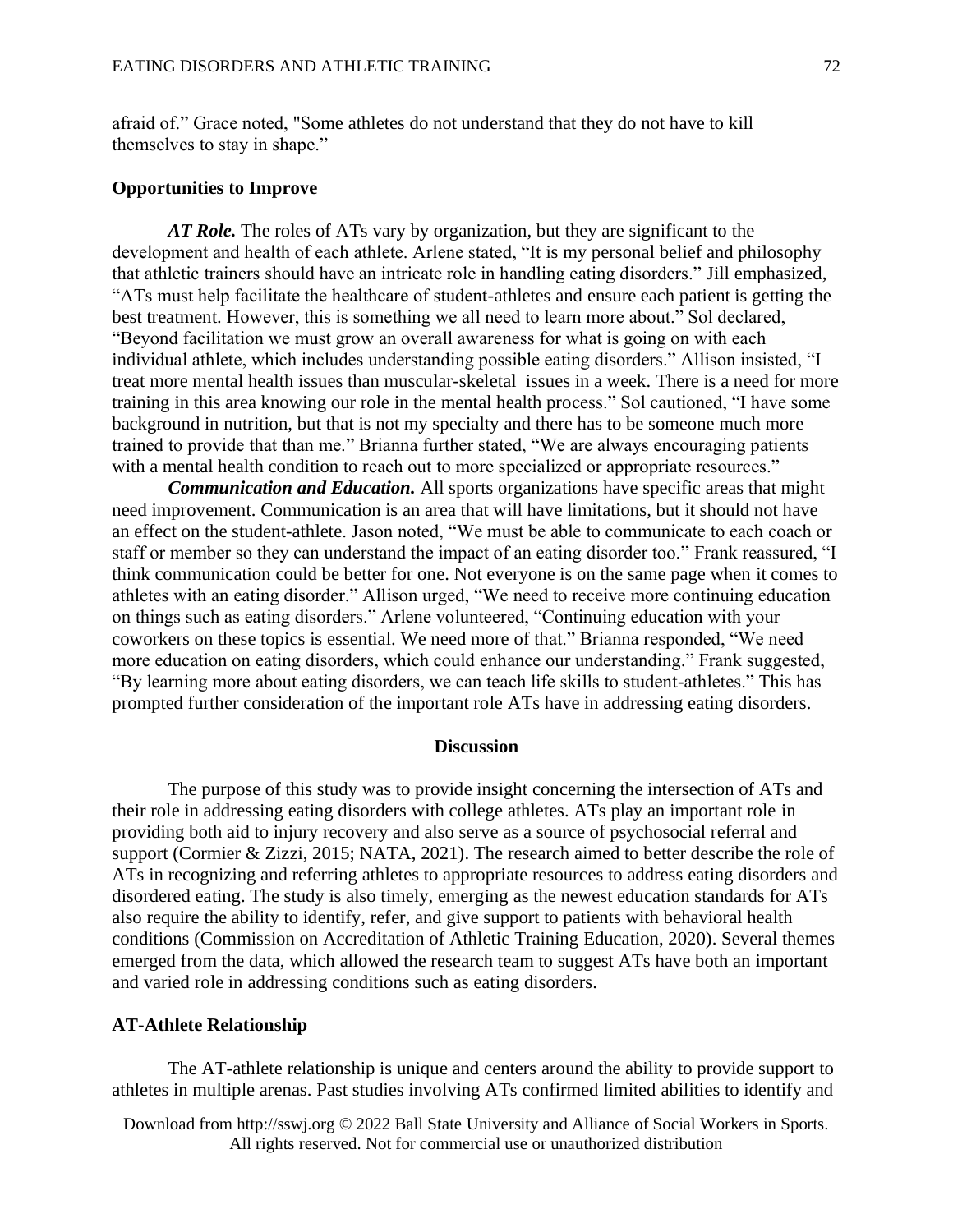offer support to athletes with an eating disorder (McLester et al., 2014). The first step in addressing this gap is considering how to generate a trust-based AT-athlete relationship. The relationship between the athlete and AT can take many forms. ATs view themselves as collaborators, extensions of a parental figure, and that of a "first responder" for athletes with an eating disorder. They act as a hub for the athlete, especially in terms of referring them to appropriate resources, even if they are beyond the scope of their immediate capacity to treat the athlete (Bonci, 2008; NATA, 2021). While it is clear ATs believe they are a primary point of contact and can provide trust-based care to athletes, this relationship only strengthens if ATs have knowledge about eating disorders. This study found participants did not feel comfortable in working with athletes diagnosed with an eating disorder. This lack of comfort relates to the limited education provided to ATs on this topic. These limitations pose serious risk for connecting athletes with the necessary holistic care (Ahlich et al., 2019; Martin et al., 2020).

Harnessing the unique relationships that ATs have with athletes may provide opportunities for early or preventative interventions. Some participants in this study reported regularly providing support and guidance to athletes with mental health and eating disorder behaviors, while others felt uncomfortable addressing such topics without adequate training. While the recommended core multidisciplinary team for treatment of athletes with disordered eating and eating disorders includes a doctor, sports dietitian, and psychologist (Wells et al., 2020), it is important for ATs to be aware of the risk factors and warning signs of eating disorders so that they can work effectively within the sport system to best support outcomes for athletes. Early identification and treatment of disordered eating improves the speed of recovery, reduces symptoms, and improves the likelihood of better health outcomes (Bratland-Sanda & Sundgot-Borgen, 2013). This is of particular importance as Flatt et al.'s research found that college athletes underutilized supports for eating disorders and disordered eating. The underutilization may, in part, be contributed to stigma and shame, general access and knowledge of services, and/or the perceived expectations of the sport (Flatt et al., 2021). However, professional awareness by ATs may lead to greater resource acquisition. Furthermore, it is crucial that sports organizations develop well-defined roles and clear communication strategies across relevant stakeholders to address mental health and behavioral concerns as they arise.

Education is the best evidence-based method for primary prevention of disordered eating and eating disorders (Coelho et al., 2014), and may include elements related to increasing awareness of risk factors, symptoms, improving body image, and raising nutritional literacy (Wells et al., 2020). Some ATs in this study suggested that athletes' disordered eating behaviors may be particularly influenced by their coaches. Other studies (Currie, 2010; Turk et al., 1999) have suggested that the environment created by sports coaches, potentially due to poor awareness and knowledge of eating disorders, can either reduce or increase the risk of these negative health outcomes. Therefore, educational efforts should be developed and delivered with buy-in from coaches whenever possible. This suggestion is supported by NATA (2021), which recommends that the entire sports support staff, along with athletes and coaches, undergo an initial comprehensive educational program on eating disorders and disordered eating and regular follow-up training sessions.

#### **Philosophy of AT**

ATs have the opportunity to be an essential factor in the progression of care with athletes (Zakrajsek et al., 2016). Much of this progression of care centers around a consistent referral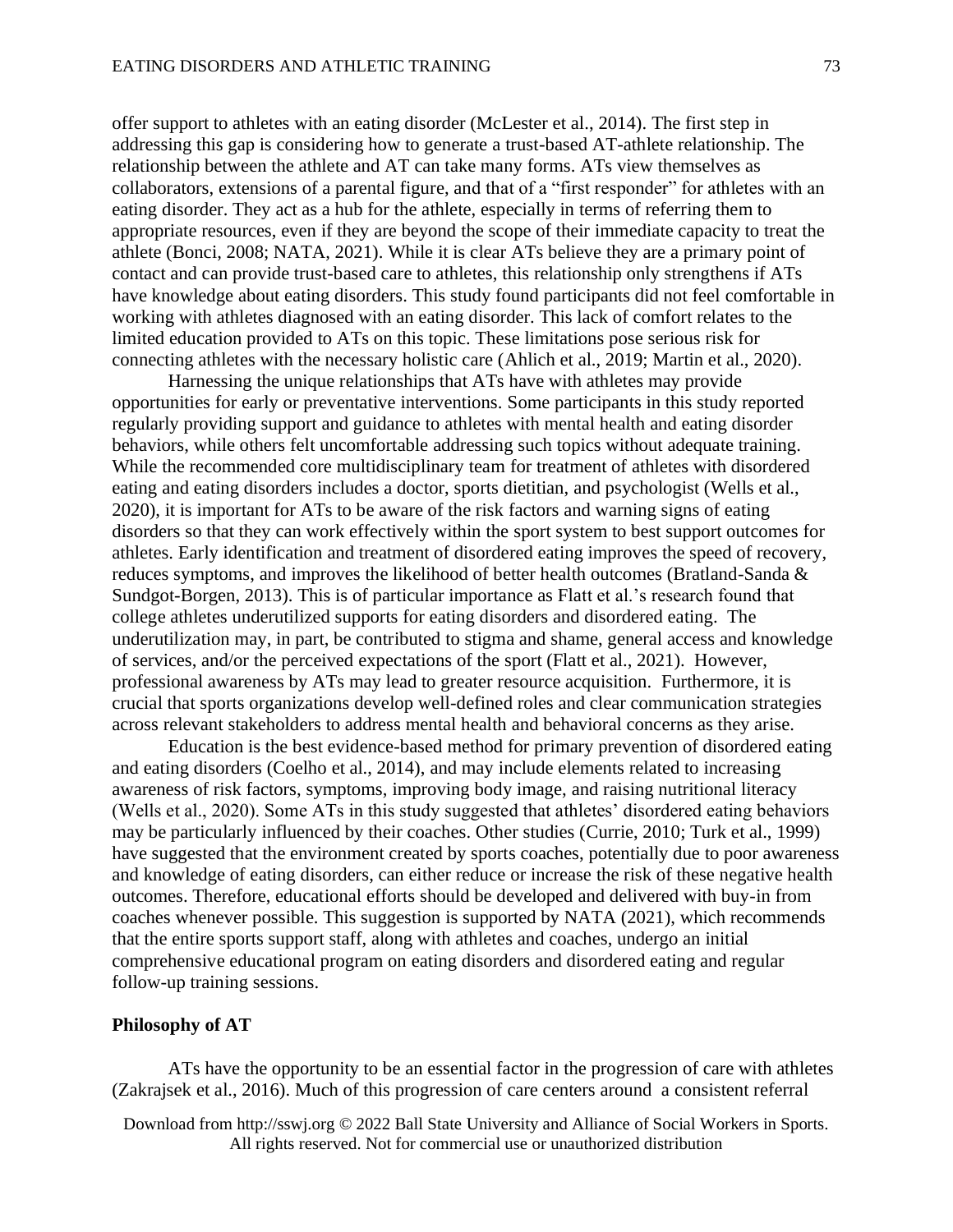process for athletes with an eating disorder (Commission on Accreditation of Athletic Training Education, 2020). ATs consistently shared how a lack of education and an inconsistent referral process hampered their ability to work with athletes with an eating disorder. This extended to ATs doubting their ability to serve as a positive role model that helps athletes focus upon their treatment (Chapa et al., 2018). This doubt could prevent ATs from teaching athletes how to process their eating disorder, linking the mind-body connection, and taking appropriate steps for supporting athletes in the maintenance of treatment protocols associated with their eating disorders.

To further support their athletes, ATs also made it clear they desire ongoing education on evidenced-based services for treating eating disorders and how they can support these evidencebased approaches in the training room. For instance, how can ATs help athletes maintain balanced nutrition, address concerns about body image, and provide assurance and confidence in an athlete's recovery. The intrinsic motivation from ATs to support their athletes can help serve as potential protective factors and lead to sustained mental health treatment by recognizing potential barriers, supporting treatment, and normalizing communication surrounding eating disorders as social (both professional and personal) supports can lead to improved outcomes (Cockell et al., 2004).

Sports have a responsibility to athletes to foster a culture of health, both in their environment and in their policy. The ATs in this study reported a lack of clarity on roles, guidelines, and policies for referring athletes for mental health and eating disorder issues. To address these challenges, sporting organizations are encouraged to create guidelines on prevention and early identification of disordered eating within the specific context of their sport, create a coordinated flow of reporting and information to relevant sport staff, and maintain the principle of "first do no harm" (Wells et al., 2020).

# **Limitations**

A limitation of this study was the use of a single, interview with each participant. This approach could make it difficult to get a truly in-depth look at this phenomenon. Researchers could expand their overall engagement with these willing ATs through a prolonged single interview or multiple shorter interviews. A second limitation of this study is potential bias from the research team. While the researchers took clear steps to avoid personal and confirmation bias, past and current experiences related to athletics are difficult to fully avoid.

#### **Future Directions**

The study contributes to the literature through providing in depth descriptions of the ATs role in both providing services and being part of a treatment team that addresses eating disorders or disordered eating in collegiate athletics. The study sheds light on some of the philosophies and actions that guide ATs in this environment. Future research and practice should include additional training for ATs about eating disorders, examination of the service referral process for an athlete with a potential eating disorder or disordered eating, and the role ATs play in supporting the evidence-based care of athletes. Additionally, given AT's work in collaboration with other professionals, it may be beneficial to interview other professionals who interact with ATs to better understand perceptions of their role, especially in relation to the treatment of serious mental health conditions, such as eating disorders. ATs serve an important role in this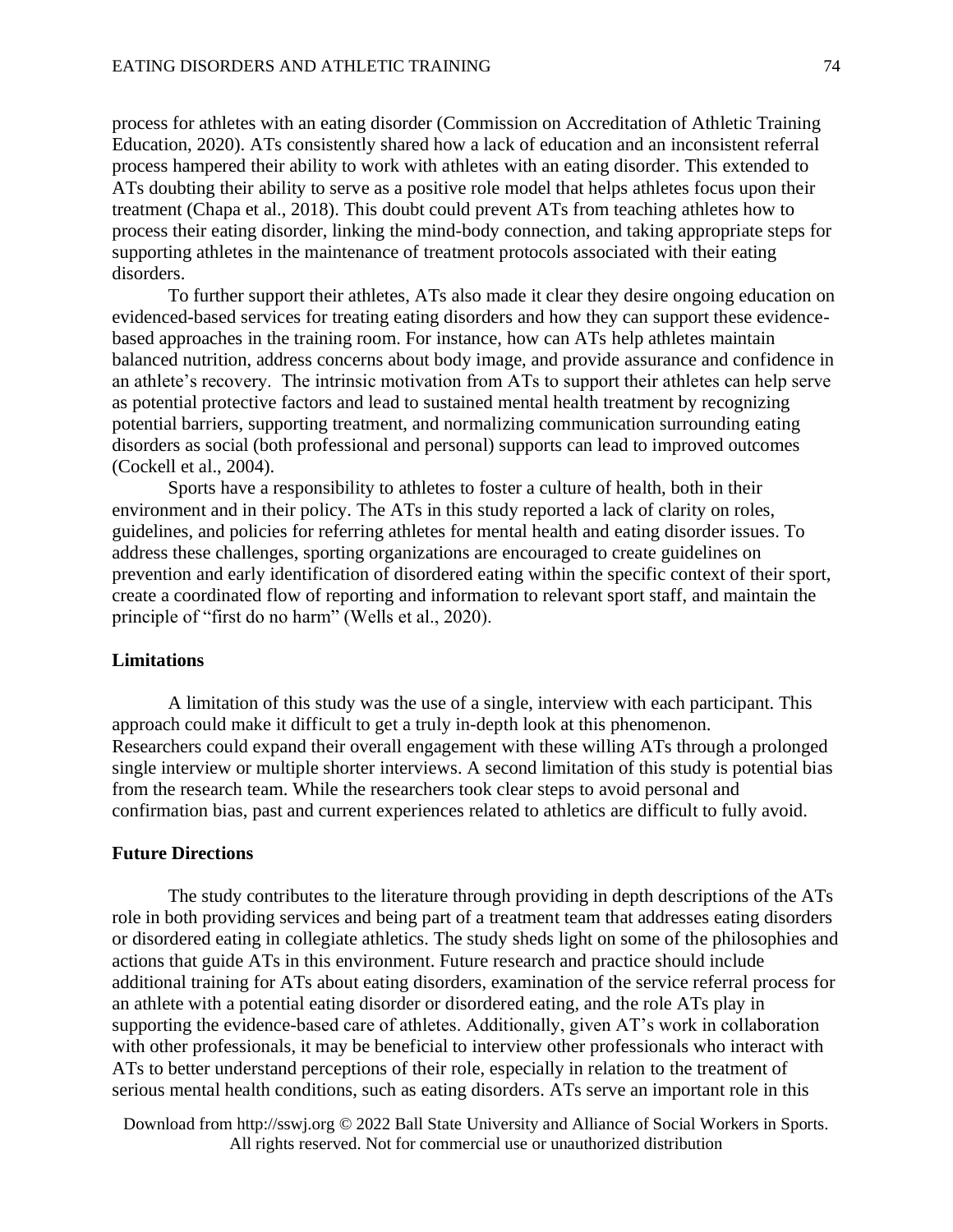space and one that through enhanced understanding can be further confirmed, especially in treating athletes beyond traditional understandings of their knowledge, skills, and abilities.

#### **References**

- Ahlich, E., Choquette, E. M., & Rancourt, D. (2019). Body talk, athletic identity, and eating disorder symptoms in men. *Psychology of Men & Masculinities, 20*(3), 347-355.
- Anfara, V. A., Brown, K. M., & Mangione, T. L. (2002). Qualitative analysis on state: Making the research process more public. *Educational Researcher, 31*(7), 28-38.
- Arthur-Cameselle, J. N., & Quatromoni, P. A. (2011). Factors related to the onset of eating disorders reported by female collegiate athletes. *Sport Psychologist, 25*(1), 1–17.
- Baum, A. (2006). Eating disorders in the male athlete. *Sports Medicine, 36*(1), 1–6.
- Bonci, C. M., Bonci, L. J., Granger, L. R., Johnson, C. L., Malina, R. M., Milne, L. W., Ryan, R. R., & Vanderbunt, E. M. (2008). National Athletic Trainers' Association position statement: Preventing, detecting, and managing disordered eating in athlete. *Journal of Athletic Training*, *43*(1), 80-108. doi:10.4085/1062-6050-43.1.80
- Bratland-Sanda, S., & Sundgot-Borgen, J. (2013). Eating disorders in athletes: Overview of prevalence, risk factors, and recommendations for prevention and treatment. *European Journal of Sport Science, 13*(5), 499–508.
- Chapa, D., Hagen, K., Forbush, K., Perko, V., Sorokina, D., Alasmar, A., Becker, C., Sherman, R., Thompson, R., & Farrell, J. (2018). The Athletes' Relationships with Training scale (ART): A Self-report measure of unhealthy training behaviors associated with eating disorders. *International Journal of Eating Disorders, 51*(9), 1080-1089.
- Chatterton, J. M., & Petrie, T. A. (2013). Prevalence of disordered eating and pathogenic weight control behaviors among male collegiate athletes. *Eating Disorders, 21*(4), 328–341.
- Clement, D., & Shannon, V. R. (2011). Injured athletes' perceptions about social support. *Journal of Sport Rehabilitation*, *20*(4), 457-470.
- Coelho, G. M., Gomes, A. A., Ribeiro, B. G., & Soares, E. (2014). Prevention of eating disorders in female athletes. *Open Access Journal of Sports Medicine, 5*, 105-113.
- Cockell, S. J., Zaitsoff, S. L., & Geller, J. (2004). Maintaining change following eating disorder treatment. *Professional Psychology: Research and Practice, 35(*5), 527–534.
- Cormier, M. L., & Zizzi, S. J. (2015). Athletic trainers' skills in identifying and managing athletes experiencing psychological distress. *Journal of Athletic Training*, *50*(12), 1267- 1276.
- Covassin, T., Crutcher, B., Bleeker, A., Heiden, E. O., Dailey, A., & Yang, J. (2014). Postinjury anxiety and social support among collegiate athletes: A comparison between orthopedic injuries and concussions. *Journal of Athletic Training*, *49*(4), 462-468.
- Currie, A. (2010). Sport and eating disorders Understanding and managing the risks. *Asian Journal of Sports Medicine, 1*(2), 63-68.
- Deloitte Access Economics. (2020). *The social and economic cost of eating disorders in the United States of America: A report for the strategic training initiative for the prevention of eating disorders and the Academy for Eating Disorders.*

https://www.hsph.harvard.edu/striped/report-economic-costs-of-eating-disorders/. Ellis, P. (2016). *Understanding research for nursing students* (3rd ed.). Sage Publications.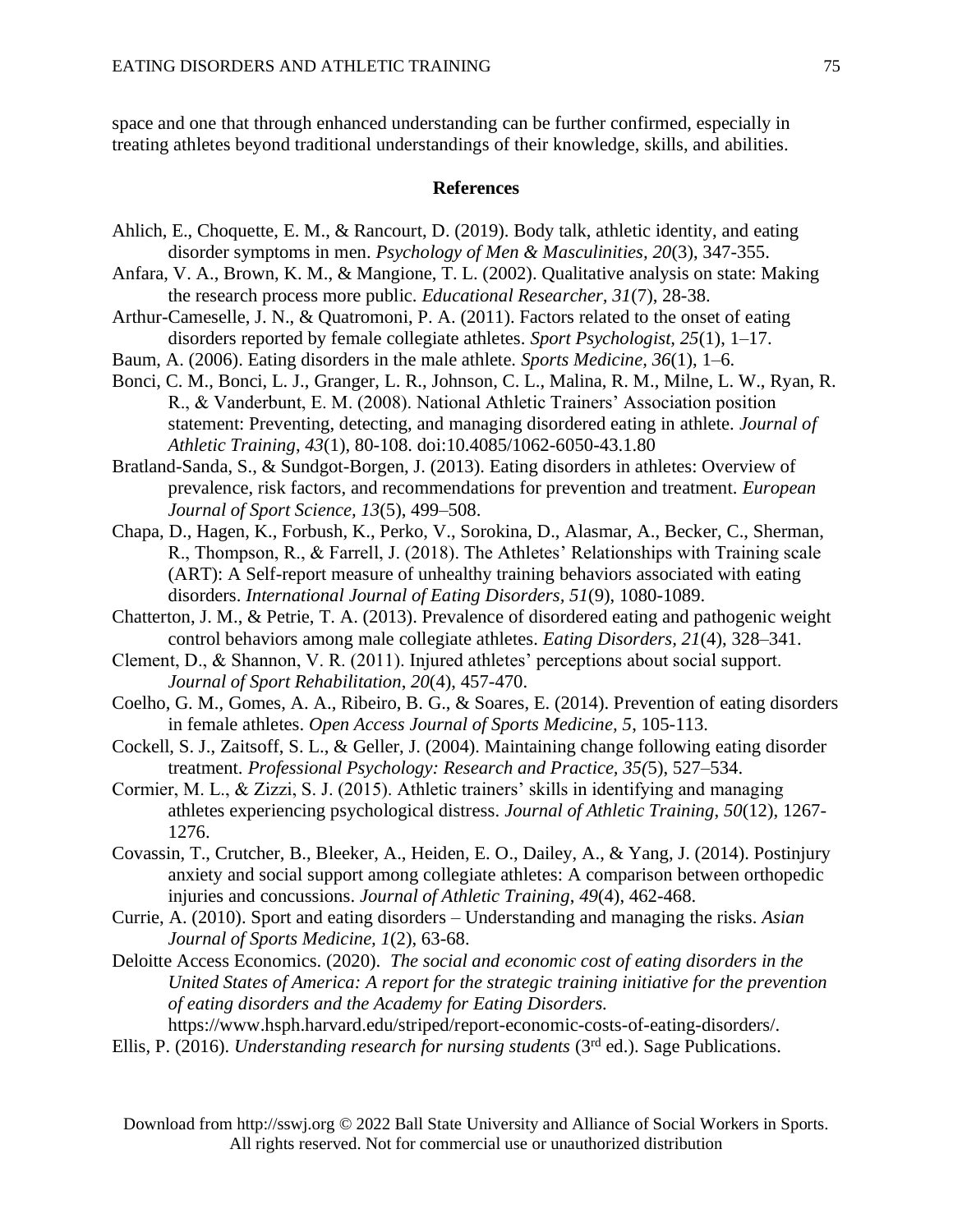- Flatt, R. E., Thornton, L. M., Fitzsimmons-Craft, E. E., Balantekin, K. N., Smolar, L., Mysko, C., Wilfley, D. E., Taylor, C. B., DeFreese, J. D., Bardone-Cone, A. M., & Bulik, C. M. (2021). Comparing eating disorder characteristics and treatment in self-identified competitive athletes and non-athletes from the national eating disorders association online screening tool. *The International Journal of Eating Disorders, 54*(3), 365.
- Fitzpatrick, D. A., & Watkinson, J. E. (2003). The lived experience of physical awkwardness: Adult's retrospective views. *Adapted Physical Activity Quarterly, 20*(3), 279-298.
- Galli, N., Reel, J. J., Petrie, T., Greenleaf, C., & Carter, J. (2011). Preliminary development of the weight pressures in sport scale for male athletes. *Journal of Sport Behavior, 34*(1), 47–68.
- Greenleaf, C., Petrie, T. A., Carter, J., & Reel, J. J. (2009). Female collegiate athletes: Prevalence of eating disorders and disordered eating behaviors. *Journal of American College Health, 57*(5), 489–496.
- Guest, G., MacQueen, K. M., & Namey, E. E. (2012). *Themes and codes. Applied Thematic Analysis*. Sage Publishing.
- Hennink, M. M., & Kaiser, B. N. (2019). *Saturation in qualitative research*. Sage Publications.
- Kato, K., Jevas, S., & Culpepper, D. (2011). Body image disturbances in NCAA Division I and III female athletes. *The Sport Journal, 14*(1), 1-2.
- Kristiansen, J. B., Larsson, I., & MacFarlane, N. (2017). Elite professional soccer players' experience of injury prevention. *Cogent Medicine, 4*, 1.
- Laverty, S. M. (2003). Hermeneutic phenomenology and phenomenology: A comparison of historical and methodological considerations. *International Journal of Qualitative Methods, 2*(3), 21-35.
- Lester, D. (2017). Participation in sports activities and suicidal behavior: A risk or protective factor? *International Journal of Sport and Exercise Psychology*, *15*(1), 103-108.
- Lipson, S. K., & Sonneville, K. R. (2020). Understanding suicide risk and eating disorders in college student populations: Results from a national study. *The International Journal of Eating Disorders*, *53*(2), 229–238.
- Martin, S. J., Saulnier, K. G., Horvath, S. A., & Anderson, T. (2020). Increasing help-seeking for Eating pathology among collegiate athletes: An examination of a novel, customized Intervention. *Psychology of Sport & Exercise, 50*, online.
- McArdle, S., Meade, M. M, & Burrows, E. (2018). Service providers' attitudes toward athletes with eating disorders. *Clinical Journal of Sport Medicine*, *28*(1), 51-55.
- McArdle, S., Meade, M. M., & Moore, P. (2016). Exploring attitudes toward eating disorders among elite athlete support personnel. *Scandinavian Journal of Medicine & Science in Sports*, *26*, 1117-1127.
- McLester, C. N., Hardin, R., & Hoppe, S. (2014). Susceptibility to eating disorders among collegiate female student–athletes. *Journal of Athletic Training, 49*(3), 406–410.
- National Athletics Trainers' Association. (2021, April 28). *About*. https://www.nata.org/.
- National Institute of Mental Health [NIMH]. (2017, November 14). *Mental health information statistics: Eating disorders*. https://www.nimh.nih.gov/.
- National Institute of Mental Health [NIMH]. (n.d.). *Eating disorders: about more than food*. https://www.nimh.nih.gov/health/publications/eating-disorders.